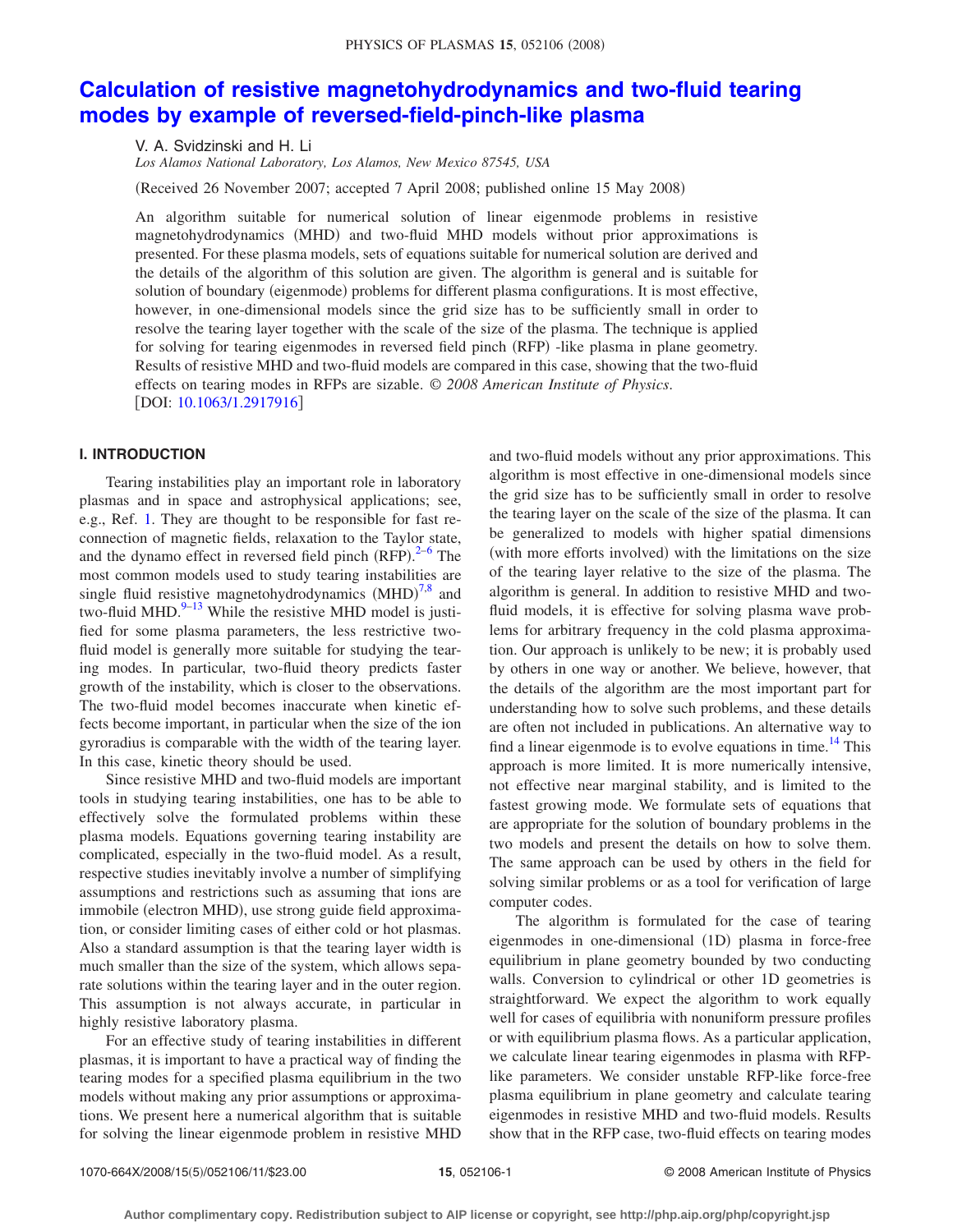are sizable. The same approach can be used in other applications.

Equations suitable for solution of the boundary problem by this algorithm in resistive MHD and two-fluid models are derived in Secs. II and III. The algorithm of numerical solution of these equations is presented in Sec. IV. Results of calculations in the two models for RFP plasma parameters are given in Sec. V. Examples of application of this approach to resistive MHD modes and plasma waves in cylindrical geometry are given in the Appendix.

#### **II. RESISTIVE MHD MODEL**

Consider plasma in plane geometry occupying the region  $0 \le x \le 2a$ . Conducting walls are located at  $x=0$  and  $x=2a$ . Plasma is uniform in *y* and *z* coordinates. We consider solutions of resistive MHD equations that are periodic in the *y* coordinate and do not depend on *z*. We use normalization

$$
x = a\tilde{x}, \quad v = v_A \tilde{v}, \quad t = \tau_A \tilde{t},
$$
  

$$
B = B_0 \tilde{B}, \quad E = B_0 \frac{v_A}{c} \tilde{E}, \quad j = \frac{c}{4\pi} \frac{B_0}{a} \tilde{f},
$$
  

$$
\rho = \rho_0 \tilde{\rho}, \quad p = p_0 \tilde{p}, \quad \tau_A = \frac{a}{v_A},
$$
  

$$
\tau_R = \frac{4\pi a^2}{c^2 \eta_0}, \quad S = \frac{\tau_R}{\tau_A}, \quad \beta_0 = \frac{8\pi p_0}{B_0^2},
$$

where  $v_A$  is Alfvén speed,  $\tau_A$  and  $\tau_R$  are Alfvén and resistive time scales, and *S* is the Lundquist number.  $\rho_0$  and  $p_0$  are equilibrium plasma density and pressure. In the normalized variables, resistive MHD equations  $are^2$ 

<span id="page-1-3"></span>
$$
\frac{\partial \rho}{\partial t} + \nabla \cdot (\rho \mathbf{v}) = 0,\tag{1}
$$

$$
\rho \left[ \frac{\partial \boldsymbol{v}}{\partial t} + (\boldsymbol{v} \cdot \nabla) \boldsymbol{v} \right] = -\frac{\beta_0}{2} \nabla p + (\nabla \times \boldsymbol{B}) \times \boldsymbol{B}, \tag{2}
$$

$$
\frac{\partial \mathbf{B}}{\partial t} = \nabla \times (\mathbf{v} \times \mathbf{B}) - \frac{1}{S} \nabla \times (\nabla \times \mathbf{B}),\tag{3}
$$

<span id="page-1-0"></span>
$$
\frac{\partial p}{\partial t} = -\gamma p \nabla \cdot \mathbf{v} - \mathbf{v} \cdot \nabla p, \qquad (4)
$$

where  $\gamma = 5/3$  is an adiabatic factor. In the above equations, plasma resistivity is assumed to be uniform and the dissipative term containing the Lundquist number *S* is omitted in Eq.  $(4)$  $(4)$  $(4)$ .

In this geometry, there are RFP-like force-free equilibria with uniform pressure and density profiles and zero plasma velocity. Such equilibrium magnetic field satisfies

<span id="page-1-1"></span>
$$
\nabla \times \vec{B} = \lambda \vec{B}.
$$
 (5)

<span id="page-1-2"></span>

FIG. 1. Components of equilibrium magnetic field.  $\Theta_0 = 2$ ,  $\alpha_0 = 2$ .

<span id="page-1-5"></span>We consider equilibrium  $\lambda$  profiles in the form

$$
\lambda(x) = 2\Theta_0[1 - (x - 1)^{\alpha_0}].
$$
 (6)

Equation  $(5)$  $(5)$  $(5)$  leads to

$$
\overline{B}_y = -\frac{1}{\lambda} \overline{B}'_z, \overline{B}''_z - \frac{\lambda'}{\lambda} \overline{B}'_z + \lambda^2 \overline{B}_z = 0.
$$

These equations are solved numerically subject to the boundary conditions  $\overline{B}_y(1)=0$ ,  $\overline{B}_z(1)=1$ . Components of equilibrium magnetic field for  $\Theta_0 = 2$ ,  $\alpha_0 = 2$  are presented in Fig. [1.](#page-1-2) As in the case of cylindrical RFP equilibrium, the component  $\overline{B}_z$  reverses at some distance along the *x* axis. Normalized equilibrium field components in this geometry satisfy  $\overline{B}_{y}^{2}$  $+\overline{B}_z^2=1$ . Since  $\overline{B}_y$  crosses zero only at  $x/a=1$ , there is only one resonant surface for perturbations around this equilibrium, located at  $x/a = 1$ .

Equations  $(1)$  $(1)$  $(1)$ – $(4)$  $(4)$  $(4)$  are linearized about this equilibrium, and time and space dependence proportional to  $e^{-i\omega t + iky}$  is considered. Field components are converted to local coordinates connected with local direction of equilibrium magnetic field, such that  $B_x = B_x$ ,  $B_y = \beta B_y + \alpha B_y$ ,  $B_z = -\alpha B_y + \beta B_y$ , where  $\alpha = \overline{B}_y$ ,  $\beta = \overline{B}_z$ . The linearized equations in local coordinates are reduced to

<span id="page-1-4"></span>
$$
\frac{k}{S}(ikB_x - \beta B'_{\eta} + \lambda \alpha B_{\eta} - \alpha B'_{\parallel} - \lambda \beta B_{\parallel}) + \omega B_x + \alpha k v_x = 0,
$$
\n(7)

$$
\frac{1}{S}\left[-B''_{\eta} + (\lambda^2 + k^2)B_{\eta} - 2\lambda B''_{\parallel} - \lambda' B_{\parallel}\right] + \frac{k\alpha}{\omega} \frac{1}{\omega^2 - \frac{\beta_0 \gamma}{2} k^2}
$$
\n
$$
\times \left[-ik\left(\omega^2 - \frac{\beta_0 \gamma}{2} \alpha^2 k^2\right)(-\alpha B_{\eta} + \beta B_{\parallel}) + \lambda \left(\omega^2 - \frac{\beta_0 \gamma}{2} \alpha^2 k^2\right) B_x - \frac{\beta_0 \gamma}{2} \omega \beta k v'_x\right]
$$
\n
$$
+ \lambda v_x - i\omega B_{\eta} = 0, \tag{8}
$$

**Author complimentary copy. Redistribution subject to AIP license or copyright, see http://php.aip.org/php/copyright.jsp**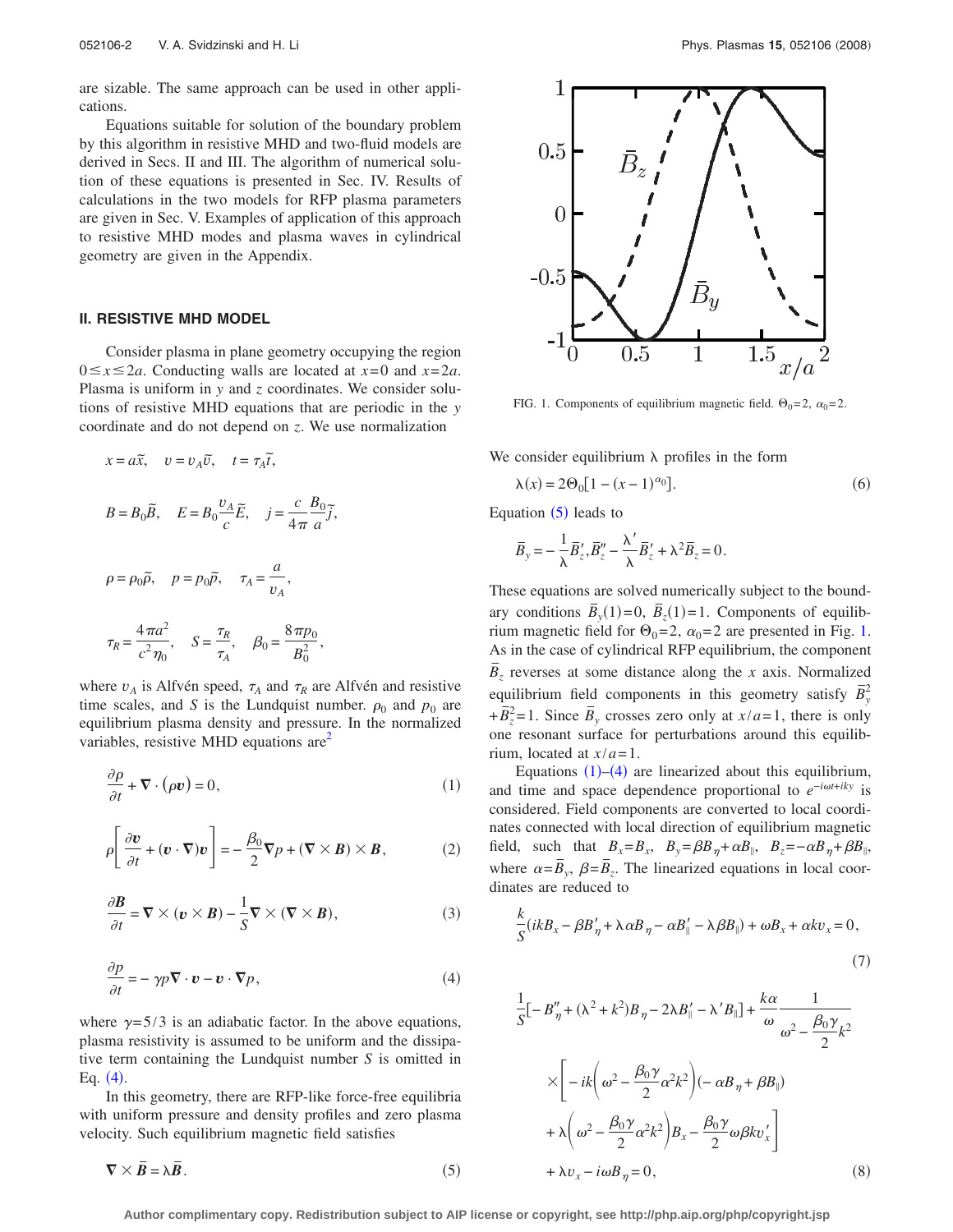$$
\frac{1}{S}\left[-B''_{\parallel} + (\lambda^2 + k^2)B_{\parallel} + 2\lambda B'_{\eta} + \lambda' B_{\eta}\right]
$$
\n
$$
+ \frac{k\beta}{\omega} \frac{1}{\omega^2 - \frac{\beta_0 \gamma}{2} k^2} \left[ik\left(\omega^2 - \frac{\beta_0 \gamma}{2} \alpha^2 k^2\right) \left(-\alpha B_{\eta} + \beta B_{\parallel}\right)\right]
$$
\n
$$
- \lambda \left(\omega^2 - \frac{\beta_0 \gamma}{2} \alpha^2 k^2\right) B_x + \frac{\beta_0 \gamma}{2} \omega \beta k v'_x + v'_x - i\omega B_{\parallel}
$$
\n
$$
= 0, \tag{9}
$$

<span id="page-2-0"></span>
$$
\frac{\omega}{\omega^2 - \frac{\beta_0 \gamma}{2} k^2} v''_x - \frac{k}{\omega^2 - \frac{\beta_0 \gamma}{2} k^2} [(\beta \lambda)' B_x + ik(\alpha \beta B'_{\eta})
$$

$$
- \lambda \alpha^2 B_{\eta} - \beta^2 B'_{\parallel} + \lambda \alpha \beta B_{\parallel} ] + \frac{2\omega}{\beta_0 \gamma} v_x
$$

$$
+ \frac{2i}{\beta_0 \gamma} (B'_{\parallel} - ik\alpha B_x) = 0. \tag{10}
$$

Primes in these equations denote derivative with respect to *x*. In the derivation, component  $B'_x$  is eliminated using  $\nabla \cdot \mathbf{B}$  $= 0$ . Equation ([7](#page-1-4)) is an algebraic equation for  $B_x$  and the others are second-order differential equations for  $B_{\eta}$ ,  $B_{\parallel}$ , and  $v_x$ , such that the overall order of Eqs.  $(7)-(10)$  $(7)-(10)$  $(7)-(10)$  $(7)-(10)$  $(7)-(10)$  is 6. One can derive a similar set of equations in which *p* is used in place of  $v<sub>x</sub>$ . The equation for p in this case is also a second-order differential equation. We found, however, that our solution algorithm applied to such modified equations does not work. Thus it seems that the set of functions  $B_x$ ,  $B_y$ ,  $B_{\parallel}$ ,  $v_x$  is proper for numerical analysis while replacing  $v_x$  in this set by  $p$ results in a poorly defined problem.

The boundary value problem for the plasma eigenmodes is defined by Eqs.  $(7)$  $(7)$  $(7)$ – $(10)$  $(10)$  $(10)$ , and by the boundary conditions on the surface of the wall at  $x/a = 0$  and  $x/a = 2$ . Namely, at these locations  $E_n=0$ ,  $E_{\parallel}=0$ , and  $v_x=0$ . To find the eigenmode, we match solutions found in the regions  $0 \le x/a \le 1$ and  $1 \le x/a \le 2$  at the resonance point as follows. Applying three sets of boundary conditions at  $x/a=1$ ,  $B_{\eta}(1)=1$ ,  $B_{\parallel}(1)=0$ ,  $v_x(1)=0$ ;  $B_{\eta}(1)=0$ ,  $B_{\parallel}(1)=1$ ,  $v_x(1)=0$ ; and  $B_{\eta}(1)$  $= 0, B_{\parallel}(1) = 0, v_x(1) = 1$  for fixed  $\omega$ , we find the corresponding solutions of differential equations in these two regions, which are subject to the boundary conditions at  $x/a = 0$  and  $x/a = 2$ . These solutions are found numerically by a finitedifference method; the details of the algorithm used are given in Sec. IV.

The condition of continuity of  $B'_\n\eta$ ,  $B'_\n\parallel$ , and  $v'_x$  at  $x/a = 1$  is then applied to an arbitrary linear combination of the three solutions. This leads to a set of three uniform algebraic equations for the unknown coefficients of the linear combination. Then we scan frequency  $\omega$  to find the eigenvalue for which these algebraic equations have a solution (the determinant of the corresponding matrix is equal to zero). For the found eigenvalue, relation between the coefficients provides the necessary relation between  $B_n$ ,  $B_{\parallel}$ , and  $v_x$  at  $x/a = 1$  in the eigenmode. In the case of tearing modes, the eigenvalues  $\omega$ correspond to purely growing or decaying solutions such that the frequency scan along the imaginary axis is sufficient to find the eigenvalue. In a more general case when roots have both real and imaginary parts, finding the solution requires more complicated approaches like integrating over closed contours to identify the root or using an iteration procedure to find the exact root when its location is approximately known.

One should note that matching solutions at the resonant surface look more suitable for numerical analysis than the use of other locations for this. Matching solutions outside the resonance layer result in a more stiff matrix for the eigenvalue analysis. Our calculations show, however, that while matching at resonant location results in a faster convergence of the determinant of the matching matrix, Eq.  $(34)$  $(34)$  $(34)$  in Sec. IV, with the increase of the number of grid points the overall efficiency of the eigenmode calculation does not degrade significantly when points outside of the resonance layer are used for the matching of solutions. Thus an arbitrary matching point can be used in the cases of multiple resonant surfaces or when there are no resonances in the plasma.

#### **III. TWO-FLUID MODEL**

We consider the same geometry as in the case of the resistive MHD model. Plasma is uniform in *y* and *z* coordinates. Consider solutions of two-fluid MHD equations that are periodic in the *y* coordinate and do not depend on *z*. We use the same normalization as in the resistive MHD case except that parameter  $p_0$  now is the equilibrium pressure of a single species (electrons or ions) such that  $\beta_0 = 16 \pi p_0 / B_0^2$ . Also new functions, particles densities  $n_e$ ,  $n_i$ , and temperatures  $T_e$ ,  $T_i$  are normalized by equilibrium values  $n_0$  and  $T_0$ , respectively.

<span id="page-2-1"></span>Two-fluid equations, derived in Ref. [15,](#page-10-8) in normalized variables are

$$
\frac{\partial n_e}{\partial t} + \nabla \cdot (n_e \boldsymbol{v}_e) = 0, \qquad \frac{\partial n_i}{\partial t} + \nabla \cdot (n_i \boldsymbol{v}_i) = 0, \tag{11}
$$

<span id="page-2-2"></span>
$$
\frac{\partial \mathbf{v}_e}{\partial t} + (\mathbf{v}_e \nabla) \mathbf{v}_e = -\frac{\beta_0}{4} \frac{m_i}{m_e} \frac{\nabla p_e}{n_e} - \frac{m_i}{m_e} \frac{a}{d_i} (\mathbf{E} + \mathbf{v}_e \times \mathbf{B}) - \frac{1}{S} \frac{m_i}{m_e} \frac{a^2}{d_i^2} n_e (\mathbf{v}_e - \mathbf{v}_i),
$$
\n(12)

$$
\frac{\partial \mathbf{v}_i}{\partial t} + (\mathbf{v}_i \nabla) \mathbf{v}_i = -\frac{\beta_0}{4} \frac{\nabla p_i}{n_i} + \frac{a}{d_i} (\mathbf{E} + \mathbf{v}_i \times \mathbf{B})
$$

$$
+ \frac{1}{S} \frac{a^2}{d_i^2} \frac{n_e^2}{n_i} (\mathbf{v}_e - \mathbf{v}_i), \tag{13}
$$

$$
p_e = n_e^{\gamma}, \quad p_i = n_i^{\gamma}, \tag{14}
$$

where  $d_i = c / \omega_{pi}$  is the ion skin depth. In the above equations, viscous effects are ignored, the equation of state of each plasma component is adiabatic with  $\gamma = 5/3$ , and the friction term in momentum equations is assumed to be isotropic. Electric and magnetic fields satisfy Maxwell's equations

$$
\nabla \times \mathbf{E} = -\frac{\partial \mathbf{B}}{\partial t},\tag{15}
$$

<span id="page-2-3"></span>*v<sup>i</sup>*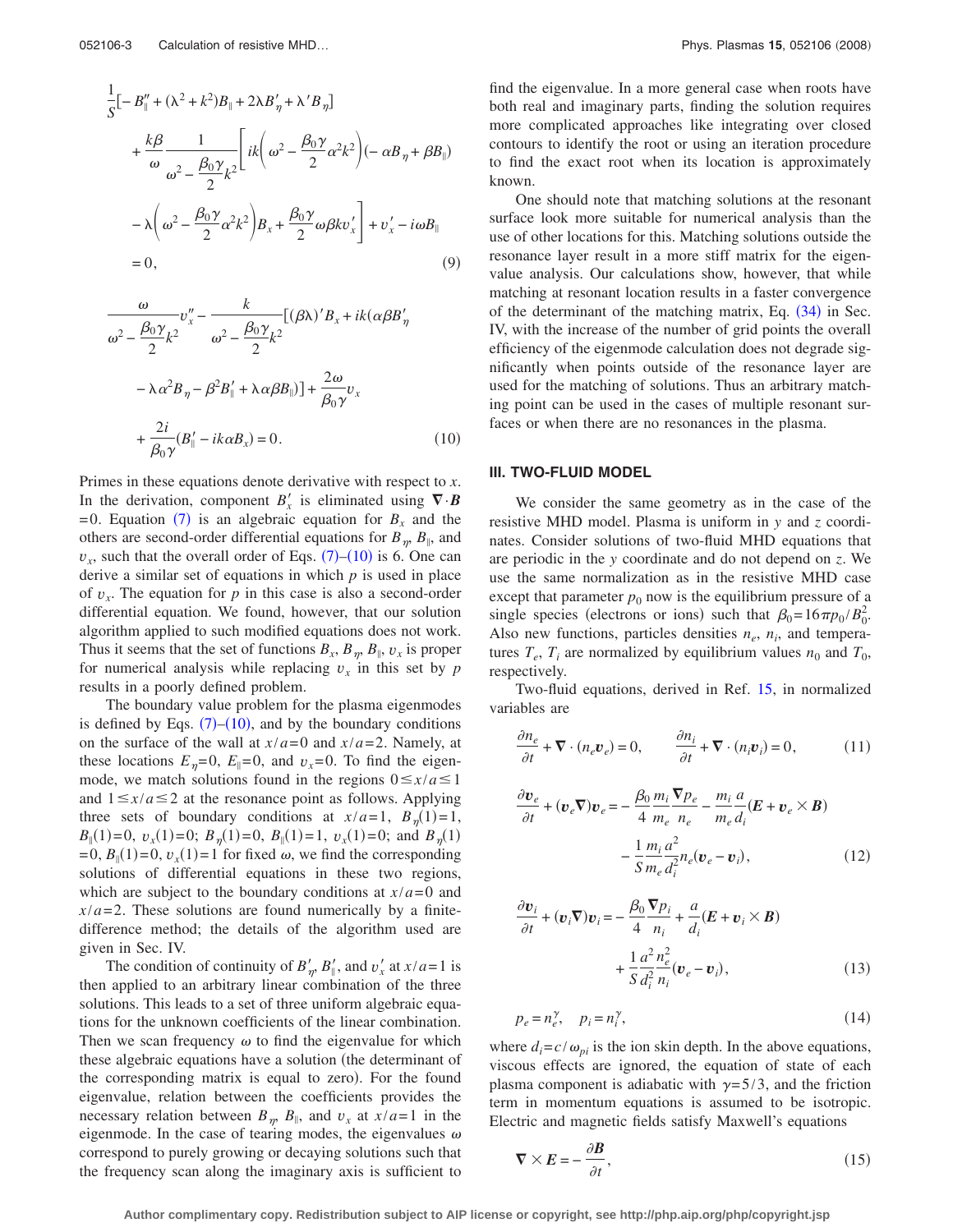<span id="page-3-0"></span>
$$
\nabla \times \mathbf{B} = \mathbf{j} + \frac{v_A^2}{c^2} \frac{\partial \mathbf{E}}{\partial t},\tag{16}
$$

where  $\mathbf{j} = (a/d_i)(-n_e \mathbf{v}_e + n_i \mathbf{v}_i).$ 

We consider a force-free equilibrium with uniform pressure and density profiles and with equilibrium magnetic fields satisfying Eq.  $(5)$  $(5)$  $(5)$  and the  $\lambda$  profile defined by Eq.  $(6)$  $(6)$  $(6)$ . We assume that the equilibrium current is carried by electrons while ions are stationary. Then the equilibrium electron velocity is  $\vec{v}_e = -(\lambda d_i/a)\vec{B}$ . This velocity satisfies  $(\vec{v}_e \nabla)\vec{v}_e$  $=0.$ 

Equations  $(11)$  $(11)$  $(11)$ - $(16)$  $(16)$  $(16)$  are linearized about this equilibrium, and time dependence proportional to *e*−*<sup>i</sup> <sup>t</sup>* is assumed. The set of linearized equations is

<span id="page-3-1"></span>
$$
i\omega n_e = \nabla n_e \cdot \vec{\boldsymbol{v}}_e + \nabla \cdot \vec{\boldsymbol{v}}_e, \quad i\omega n_i = \nabla \cdot \vec{\boldsymbol{v}}_i,
$$
 (17)

$$
i\omega v_e = (v_e \nabla)\bar{v}_e + (\bar{v}_e \nabla)v_e + \frac{\beta_0 \gamma m_i}{4} \nabla n_e + \frac{m_i}{m_e} \frac{a}{d_i}
$$
  
 
$$
\times (E + \bar{v}_e \times B + v_e \times \bar{B}) + \frac{1}{S} \frac{m_i}{m_e} \frac{a^2}{d_i^2} (v_e - v_i), \quad (18)
$$

$$
i\omega v_i = \frac{\beta_0 \gamma}{4} \nabla n_i - \frac{a}{d_i} (E + v_i \times \bar{B}) - \frac{1}{S} \frac{a^2}{d_i^2} (v_e - v_i), \qquad (19)
$$

$$
p_e = \gamma n_e, \quad p_i = \gamma n_i,\tag{20}
$$

<span id="page-3-2"></span>
$$
i\omega \mathbf{B} = \nabla \times \mathbf{E},\tag{21}
$$

<span id="page-3-8"></span>
$$
\nabla \times \mathbf{B} = \mathbf{j} - i\omega \frac{v_A^2}{c^2} \mathbf{E}.
$$
 (22)

The linearized current is related to fluid velocities as *j*  $=$  $(a/d_i)(-n_e\overline{v}_e - v_e + v_i)$ . In linearization of friction terms in Eqs.  $(12)$  $(12)$  $(12)$  and  $(13)$  $(13)$  $(13)$ , we fixed electron and ion densities at their equilibrium values. This approximation is not mandatory; it is made here for simplification of initially approximate friction terms.

We assume that the *y* dependence of functions in these equations is proportional to *eiky*. With this assumption, electron and ion densities can be found from Eq.  $(17)$  $(17)$  $(17)$  in terms of velocity components, which allows us to eliminate  $n_e$ ,  $n_i$ from other equations. The next step is to derive a set of equations suitable for numerical solution that is similar to Eqs.  $(7)$  $(7)$  $(7)$ – $(10)$  $(10)$  $(10)$  used for numerical solution of the eigenvalue problem in the resistive MHD case. It appears, however, that such a derivation in the two-fluid case is a more complicated task. In the two-fluid case, the elimination of electric field from the equations results in the appearance of third derivatives of  $v_{ex}$  and  $v_{ix}$  with respect to *x* in the equations. The resulting set of equations is quite different from the one derived in the resistive MHD model and it seems that this set is not suitable for numerical solution. In order to find appropriate equations, one should instead eliminate magnetic field in the two-fluid case with the help of Eq.  $(21)$  $(21)$  $(21)$ .

As in the case of resistive MHD, all vector components in the above equations are converted to local coordinates connected with local direction of equilibrium magnetic field. Eliminating  $n_e$ ,  $n_i$ , and **B**, we find

<span id="page-3-6"></span>
$$
E_x = \frac{i}{k^2 - \frac{v_A^2}{c^2} \omega^2} \left[ -k(\beta E'_{\eta} - \lambda \alpha E_{\eta} + \alpha E'_{\parallel} + \lambda \beta E_{\parallel}) + \omega \frac{a}{d_i} (v_{ix} - v_{ex}) \right],
$$
\n(23)

<span id="page-3-4"></span>
$$
ik\beta E_x' - E_{\eta}'' + (\lambda^2 + \alpha^2 k^2) E_{\eta} - 2\lambda E_{\parallel}' - (\lambda' + \alpha \beta k^2) E_{\parallel}
$$

$$
- i\omega \frac{a}{d_i} (v_{i\eta} - v_{e\eta}) - \frac{v_A^2}{c^2} \omega^2 E_{\eta} = 0, \qquad (24)
$$

<span id="page-3-7"></span>
$$
ik\alpha E_x' + 2\lambda E_{\eta}' + (\lambda' - k^2 \alpha \beta) E_{\eta} - E_{\parallel}' + (\lambda^2 + k^2 \beta^2) E_{\parallel}
$$
  
\n
$$
-i\omega \frac{a}{d_i} (v_{i\parallel} - v_{e\parallel})
$$
  
\n
$$
-\frac{\omega \lambda}{\omega + k\alpha \lambda} \frac{d_i}{d_i} [v_{ex} + ik(\beta v_{e\eta} + \alpha v_{e\parallel})] - \frac{v_A^2}{c^2} \omega^2 E_{\parallel} = 0,
$$
  
\n
$$
\omega + k\alpha \lambda \frac{d_i}{d_i} (25)
$$

$$
-i\frac{\beta_0 \gamma m_i}{4} \left\{ \frac{1}{m_e} \left[ v''_{ex} + ik(\beta v'_{e\eta} + \alpha v'_{e\eta} - \lambda \alpha v_{e\eta} + \lambda \beta v_{e\eta} \right] \right\}
$$

$$
+ \lambda \beta v_{e\eta} \right\} + \left[ \frac{1}{\omega + k \alpha \lambda \frac{d_i}{a}} \right] \left[ v'_{ex} + ik(\beta v_{e\eta} + \alpha v_{e\eta}) \right]
$$

$$
+ \frac{m_i}{m_e} \frac{a}{d_i} \left[ E_x - \frac{i\lambda}{\omega} \frac{d_i}{a} (\lambda E_\eta - E'_\eta + ik\alpha E_x) + v_{e\eta} \right]
$$

$$
-i\omega v_{ex} + \frac{1}{S} \frac{m_i}{m_e} \frac{a^2}{d_i^2} (v_{ex} - v_{ix}) = 0, \tag{26}
$$

<span id="page-3-5"></span>
$$
-i\frac{\beta_0 \gamma}{4} \frac{1}{\omega} \left[ v''_{ix} + ik(\beta v'_{i\eta} + \alpha v'_{i\eta} - \lambda \alpha v_{i\eta} + \lambda \beta v_{i\eta}) \right]
$$

$$
- \frac{a}{d_i} (E_x + v_{i\eta}) - i\omega v_{ix} - \frac{1}{S} \frac{a^2}{d_i^2} (v_{ex} - v_{ix}) = 0, \qquad (27)
$$

where the velocity components  $v_{e\eta}$ ,  $v_{e\parallel}$ ,  $v_{i\eta}$ , and  $v_{i\parallel}$  can be found from algebraic equations

<span id="page-3-3"></span>
$$
\frac{\beta_0 \gamma m_i}{4} \frac{k\beta}{m_e} \frac{[v'_{ex} + ik(\beta v_{e\eta} + \alpha v_{e\parallel})]}{[\omega + k\alpha \lambda \frac{d_i}{a} [E_{\eta} + \frac{\lambda k}{\omega} \frac{d_i}{a} (\alpha E_{\eta} - \beta E_{\parallel}) - v_{ex}] - i\omega v_{e\eta}
$$

$$
+ \frac{1}{S} \frac{m_i}{m_e} \frac{a^2}{d_i^2} (v_{e\eta} - v_{i\eta}) = 0,
$$
(28)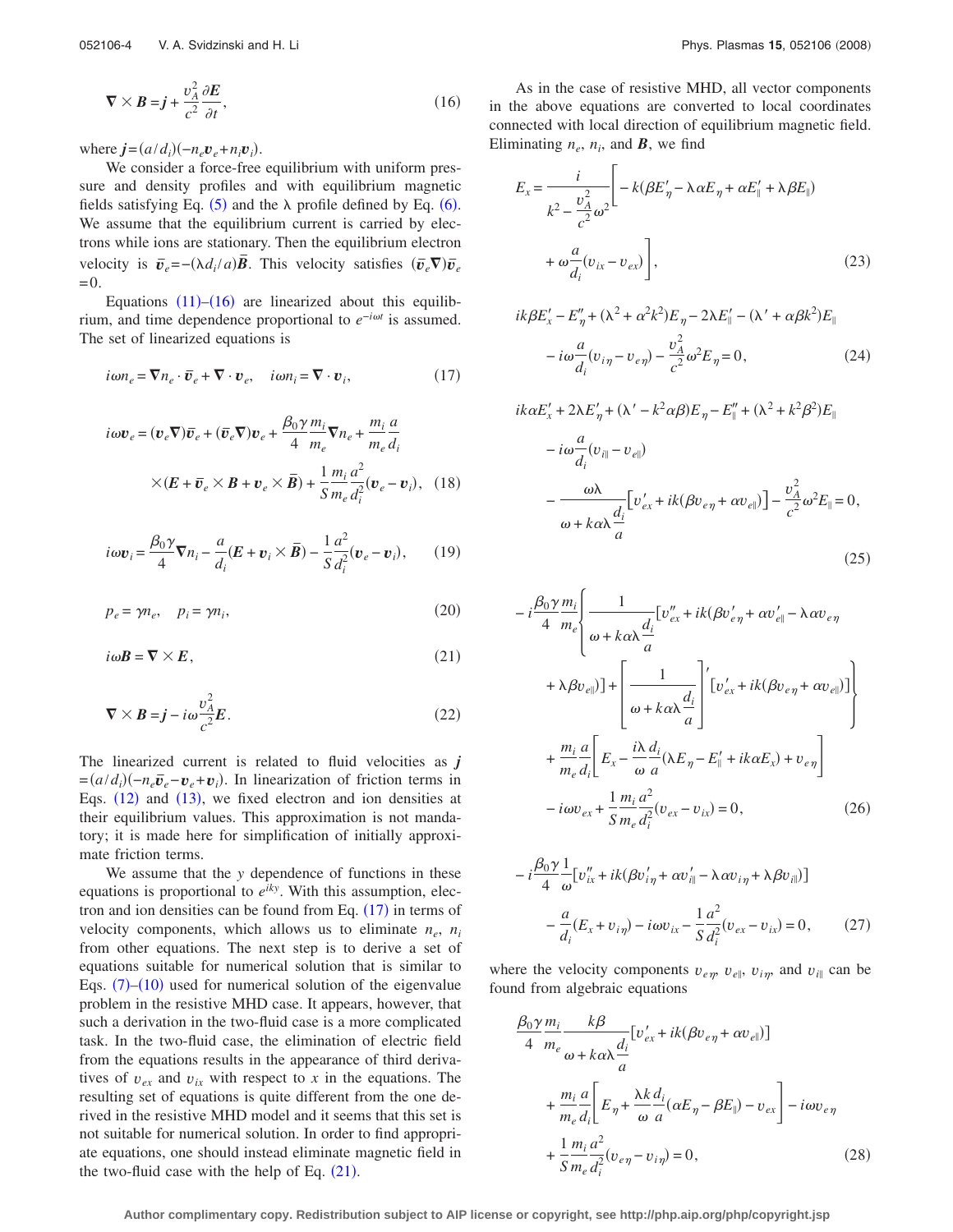$$
\frac{\beta_0 \gamma m_i}{4} \frac{k\alpha}{m_e} [v'_{ex} + ik(\beta v_{e\eta} + \alpha v_{e\eta})] + \frac{m_i}{m_e} \frac{a}{d_i} E_{\parallel}
$$

$$
-i\omega v_{e\parallel} + \frac{1}{S} \frac{m_i}{m_e} \frac{a^2}{d_i^2} (v_{e\parallel} - v_{i\parallel}) = 0, \qquad (29)
$$

$$
\frac{\beta_0 \gamma k \beta}{4} [v'_{ix} + ik(\beta v_{i\eta} + \alpha v_{i\parallel})] - \frac{a}{d_i} (E_{\eta} - v_{ix}) - i\omega v_{i\eta}
$$

$$
-\frac{1}{S} \frac{a^2}{d_i^2} (v_{e\eta} - v_{i\eta}) = 0,
$$
(30)

<span id="page-4-1"></span>
$$
\frac{\beta_0 \gamma k \alpha}{4} [v'_{ix} + ik(\beta v_{i\eta} + \alpha v_{i\vert})] - \frac{a}{d_i} E_{\vert} - i\omega v_{i\vert}
$$

$$
-\frac{1}{S} \frac{a^2}{d_i^2} (v_{e\vert} - v_{i\vert}) = 0.
$$
(31)

In the above equations we neglected terms related to  $(v_e \nabla) v_e$ in Eq.  $(12)$  $(12)$  $(12)$ . This assumption is not restrictive, it can be removed in general case.

When  $v_{e\eta}$ ,  $v_{e\parallel}$ ,  $v_{i\eta}$  and  $v_{i\parallel}$  are calculated from Eqs.  $(28)$  $(28)$  $(28)$ - $(31)$  $(31)$  $(31)$  and substituted into Eqs.  $(24)$  $(24)$  $(24)$ - $(27)$  $(27)$  $(27)$ , the resulting set of equations for functions  $E_x$ ,  $E_y$ ,  $E_{\parallel}$ ,  $v_{ex}$ , and  $v_{ix}$  becomes similar to the set of Eqs.  $(7)$  $(7)$  $(7)$ – $(10)$  $(10)$  $(10)$  derived in the resistive MHD case with the difference that now electric field is in place of magnetic field and there are two separate equations with second derivatives of  $v_{ex}$  and  $v_{ix}$  instead of one equation including the second derivative of *v*. The resulting equations still contain  $E'_x$ , which should be eliminated in order for the equations to be suitable for numerical solution. In the case of resistive MHD,  $B'_x$ , used in place of  $E'_x$  here, was eliminated by using the equation  $\nabla \cdot \mathbf{B} = 0$ . Equation ([23](#page-3-6)) cannot be used to eliminate  $E'_x$  from Eqs. ([24](#page-3-4)) and ([25](#page-3-7)) because these three equations are not independent.

It seems that the proper way to eliminate  $E'_x$  from Eqs.  $(24)$  $(24)$  $(24)$  and  $(25)$  $(25)$  $(25)$  is to get  $E'_x$  from the equation obtained by taking the divergence of Eq.  $(22)$  $(22)$  $(22)$ . It is analogous to finding  $B'_x$  from the divergence of Eq. ([21](#page-3-2)). One should note the importance of retaining the displacement current in Eq.  $(22)$  $(22)$  $(22)$ for this purpose. Thus, we find

$$
E'_{x} = -ik(\beta E_{\eta} + \alpha E_{\parallel}) + \frac{a}{d_{i}} \frac{c^{2}}{v_{A}^{2} i\omega}
$$
  
 
$$
\times \left\{ -v'_{ex} + v'_{ix} + \frac{d_{i}}{a} \frac{k\alpha \lambda}{\omega + k\alpha \lambda} \frac{d_{i}}{a} [v'_{ex} + ik(\beta v_{e\eta} + \alpha v_{e\parallel})] + ik(-\beta v_{e\eta} - \alpha v_{e\parallel} + \beta v_{i\eta} + \alpha v_{i\parallel}) \right\}. \tag{32}
$$

After the elimination of  $E'_x$  from Eqs. ([24](#page-3-4)) and ([25](#page-3-7)), the resulting set of equations contains one algebraic equation for  $E_x$ , Eq. ([23](#page-3-6)), two equations with second derivatives of  $E_y$ and  $E_{\parallel}$ , and two equations with second derivatives of  $v_{ex}$  and  $v_{ix}$ . This set of equations is suitable for numerical analysis; it is similar to Eqs.  $(7)$  $(7)$  $(7)$ – $(10)$  $(10)$  $(10)$ .

For the numerical analysis, we do not derive explicitly the final rather bulky set of equations obtained by this procedure. Instead we manipulate the above equations numerically such that the obtained matrix formulation is equivalent to the matrix formulation corresponding to the final set of equations. The boundary conditions at  $x/a = 0$  and 2 are  $E_n$  $=0$ ,  $E_{\parallel} = 0$ , and  $v_{ex} = 0$ ,  $v_{ix} = 0$ . The numerical algorithm for solution of the boundary value problem in this case is similar to the one used for solution of Eqs.  $(7)$  $(7)$  $(7)$ – $(10)$  $(10)$  $(10)$  (it is described in Sec. IV) with the difference being that now there is an extra velocity component due to appearance of  $v_{ex}$  and  $v_{ix}$  in place of  $v_x$  and electric field components are used in place of the magnetic field components.

## **IV. ALGORITHM OF NUMERICAL SOLUTION OF THE BOUNDARY PROBLEM**

To find the eigenmode, we match general solutions found in the regions  $0 \le x/a \le 1$  and  $1 \le x/a \le 2$  at the point  $x/a = 1$  (as discussed in Sec. II, other matching points can also be used). The general solution in the first region is  $f^1$  $=C_i f^{1i}$ , where  $C_i$  are arbitrary constants and there is a summation over integer index  $i: i=1, 2, 3$  in the resistive MHD case and  $i=1, 2, 3, 4$  in the two-fluid model. Vector  $f$  has components  $f_j = (B_{\eta}, B_{\parallel}, v_x)$  in the resistive MHD case and  $f_j = (E_{\eta}, E_{\parallel}, v_{ex}, v_{ix})$  in the two-fluid model. Functions  $f^{\perp i}$  are the solutions of Eqs.  $(7)$  $(7)$  $(7)$ – $(10)$  $(10)$  $(10)$  or the corresponding two-fluid equations with the boundary conditions at  $x/a = 1$  as  $f_j^{1i} = \delta_{ij}$ , where  $\delta_{ij} = 1$  if  $i = j$  and  $\delta_{ij} = 0$  if  $i \neq j$ , and appropriate boundary conditions at  $x/a = 0$ . In a similar way,  $f^2 = C_i f^{2i}$  is a general solution in the second region, with functions  $f^{2i}$  satisfying boundary conditions at  $x/a = 1$  as  $f_j^{2i} = \delta_{ij}$  and appropriate boundary conditions at  $x/a = 2$ . The coefficients  $C_i$  are the same in the two regions in order for  $f^1 = f^2$  at the matching point.

The continuity of derivatives at  $x/a = 1$  leads to a set of equations for unknown  $C_i$ ,

<span id="page-4-2"></span>
$$
[(f_j^{1i})' - (f_j^{2i})']C_i = 0.
$$
\n(33)

The above equations are numbered by index *j* and there is a summation over index *i*. The derivatives are taken at *x*/*a*  $= 1$ . Equations ([33](#page-4-2)) have a solution when

<span id="page-4-0"></span>
$$
det[(f_j^{1i})' - (f_j^{2i})'] = 0.
$$
\n(34)

Since functions  $f_j^{1i}$ ,  $f_j^{2i}$  depend on  $\omega$ , this condition defines the dispersion equation for the tearing modes (and for all other eigenmodes present in this geometry in these plasma models). When the condition of Eq.  $(34)$  $(34)$  $(34)$  is satisfied, the found relations between coefficients *C<sub>i</sub>* define polarization of the fields in the eigenmode. The root of Eq.  $(34)$  $(34)$  $(34)$  is found by scanning  $\omega$  within some range or by iteration procedure when the initial value of  $\omega$  is close enough to the unknown root.

Functions  $f^{\perp i}$  and  $f^{2i}$  are found numerically. We present the details of the algorithm for calculating  $f^{1i}$ ; functions  $f^{2i}$ are calculated in a similar way. A number of equally spaced grid points is specified on the segment  $0 \le x/a \le 1$ . The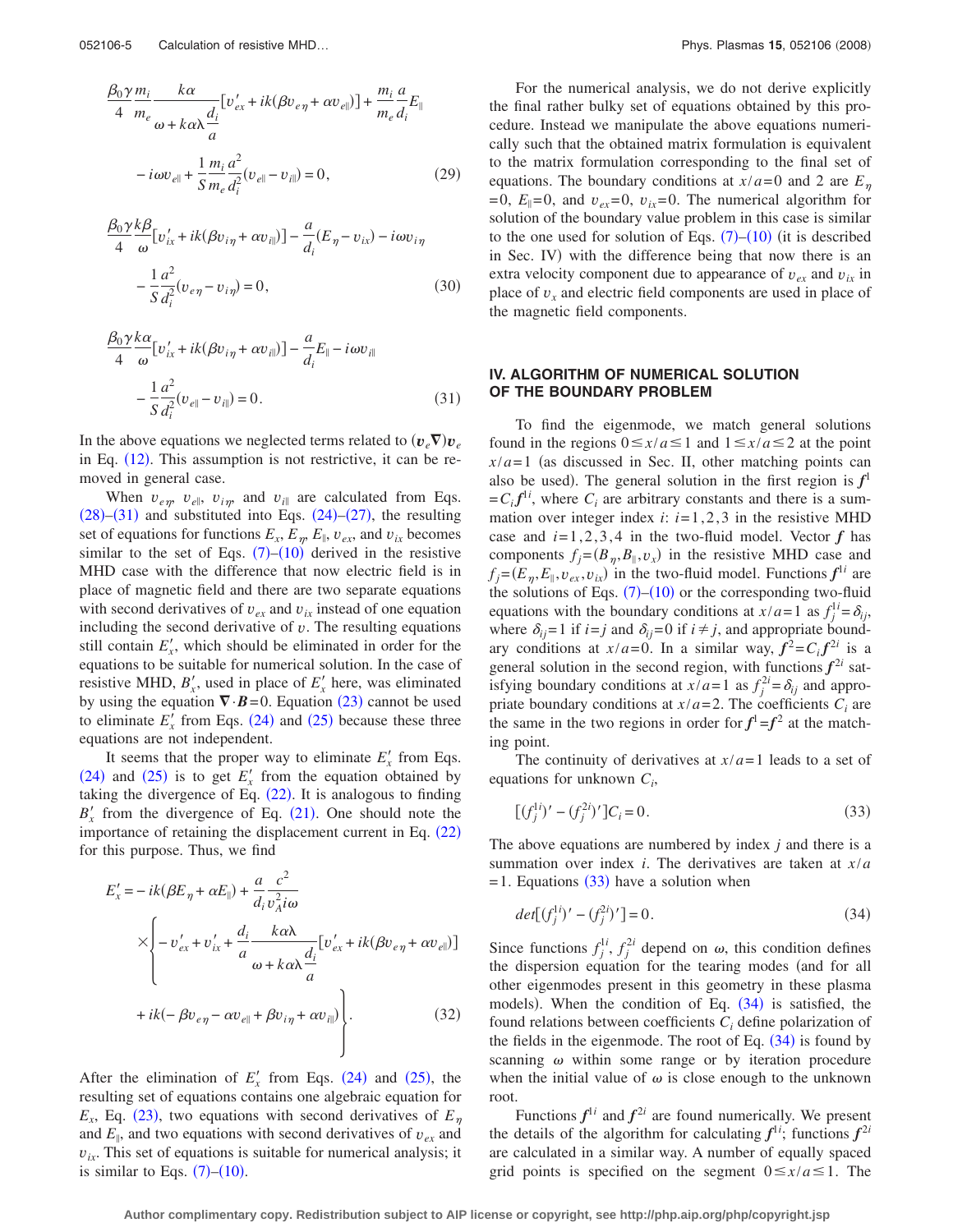points are numbered by integers  $n=1,2,..., N+1$  such that  $x_n/a = h(n-1)$ , where  $h = 1/N$  is the distance between the adjacent points.  $n=1$  and  $n=N+1$  correspond to locations  $x/a = 0$  and 1, respectively. The grid scale *h* should be small enough to resolve the scale of all solutions of the derived equations everywhere in the plasma. The derivatives at each grid point are approximated by differences,

<span id="page-5-0"></span>
$$
f_j'^n = \frac{f_j^{n+1} - f_j^{n-1}}{2h}, \quad f_j'^n = \frac{f_j^{n+1} - 2f_j^n + f_j^{n-1}}{h^2}.
$$
 (35)

The upper index *i* relating to boundary conditions at  $x/a = 1$ is omitted in these equations. In the rest of this section, we use a convention that there is a summation over repeating lower indexes.

Applying formulas of Eq.  $(35)$  $(35)$  $(35)$  to plasma equations, one finds that field components  $f^n$  at a point  $x_n$  are related to field components at adjacent points,

<span id="page-5-1"></span>
$$
A_{ij}^n f_j^n = R_{iij}^n f_j^{n+2l-3}.
$$
\n(36)

Matrices  $A^n$  and  $R^n$  at each point  $x_n$  are defined by plasma equations. Indexes *i* and *j* numbering equations and field components have values  $i, j = 1, 2, 3$  for resistive MHD equations and  $i, j=1, 2, 3, 4$  for two-fluid equations. Summation over integer index  $l=1, 2$  in the above equation defines the dependence on  $f^{n-1}$  and  $f^{n+1}$ . From Eq. ([36](#page-5-1)), we find

<span id="page-5-2"></span>
$$
f_i^n = A_{ilj}^{1n} f_j^{n+2l-3},\tag{37}
$$

where

$$
A_{ilj}^{1n} = (A^n)_{ik}^{-1} R_{klj}^n.
$$

The set of equations ([37](#page-5-2)) for unknowns  $f_i^n$  is block tridiagonal. Its solution by Gaussian elimination (outlined in the next paragraph) is numerically stable when ordering either from the resonant layer or from the plasma boundary  $x/a = 0$ .

We start from point  $n=N+1$  and move to the left to point  $n=1$  with the assumption that at every *n*,

$$
f_i^n = A_{ij}^{2n} f_j^{n-1} + A_i^{3n},\tag{38}
$$

<span id="page-5-3"></span>where matrices  $A^2$  and  $A^3$  depend on *n*. Starting from  $n=N$ +1 with  $A_{ij}^{2n}$  =0 and  $A_i^{3n} = \delta_{ij}$  (*j* numbers boundary conditions at  $x/a = 1$ , which are fixed here), Eqs.  $(37)$  $(37)$  $(37)$  and  $(38)$  $(38)$  $(38)$  define recurrent relations between matrices  $A^2$ ,  $A^3$  at points *n* and  $n+1$  as follows. If Eq. ([38](#page-5-3)) is satisfied at a point  $n+1$ , then from Eq.  $(37)$  $(37)$  $(37)$  considered at point *n* and using Eq.  $(38)$  $(38)$  $(38)$  at point  $n+1$  we find

$$
(\delta_{ij} - A_{i2k}^{1n} A_{kj}^{2n+1}) f_j^n = A_{i1j}^{1n} f_j^{n-1} + A_{i2j}^{1n} A_j^{3n+1},
$$
\n(39)

which defines

$$
A_{ij}^{2n} = D_{ik}^{-1} A_{k1j}^{1n}, \quad A_i^{3n} = D_{ij}^{-1} A_{j2k}^{1n} A_k^{3n+1},
$$

where

$$
D_{ij} = \delta_{ij} - A_{i2k}^{1n} A_{kj}^{2n+1}.
$$

Application of this recurrent procedure defines matrices *A*<sup>2</sup> and  $A^3$  for  $n=N+1, N, \ldots, 2$ . Boundary conditions at  $n=1$ define  $f_j^1$ . In the two-fluid case,  $f_j^1$  are specified directly. In the resistive MHD case, a combination of boundary conditions at  $x/a = 0$  with Eq. ([38](#page-5-3)) for  $n=2$  gives a solution for  $f_j^1$ .

When  $f_j^1$  are known,  $f_j^n$  are found for all *n* from subsequent application of Eqs.  $(38)$  $(38)$  $(38)$  for  $n=2,3,...,N+1$ .

In the presented algorithm, the derived set of plasma equations is written in a form containing only field components corresponding to the ones that are specified in boundary conditions. The proper boundary conditions are a specification of either tangential components of electric field or tangential components of magnetic field plus a specification of normal components of velocities. This formulation ensures that during the above elimination procedure, the boundary problem with similar boundary conditions is formulated at each intermediate step. This reasoning formulates the algorithm for solution of boundary problems with local plasma response as follows. One should transform plasma equations to the form containing variables that correspond to the proper boundary conditions mentioned above (in general, tangential and normal field components are defined on coordinate surfaces obtained by continuous transformation of boundary surface) and then solve these equations by the described elimination procedure. This guidance can be used for formulation of the algorithm in other geometries and in problems with higher dimensions.

The presented algorithm is universal for solving electrodynamic problems with local linear dielectric response in different frequency ranges. Because of its implicit nature, it works equally well for lower-frequency MHD-type problems and for high-frequency waves in plasma. The presence of strongly growing or decaying solutions corresponding to small electron inertia (high plasma conductivity) or the presence of plasma resonances Alfvén, cyclotron, lower, and upper hybrid resonances) does not impose restrictions in the solution by this algorithm (but still the grid size should be small enough to resolve these solutions). Two additional examples of application of this approach are given in the Appendix. One of them is a calculation of the eigenmodes in cylindrical geometry in the resistive MHD model for RFP equilibrium in a general case with current and pressure gradients at resonant surface. Another is a calculation of radiofrequency modes in cylindrical plasma in the model with plasma response defined by a cold plasma dielectric tensor. This example relates to wave modes in Helicon sources.

While the presented prescription is suitable in most general cases addressing the needs in solutions of corresponding boundary problems, it is not the only way to address such problems and in general it should not be assumed to be the most effective algorithm for solution of a given problem. The two-fluid model is the most general model of plasma with local response. In this case, the presented algorithm is probably one of a very few options to solve it. In more simple plasma models, sets of equations with other variables could be more convenient for solution. In the resistive MHD case in addition to variables  $E_{\eta}$ ,  $E_{\parallel}$ ,  $v_x$  or  $B_{\eta}$ ,  $B_{\parallel}$ ,  $v_x$  (or their analog in other geometries), one can formulate equations in variables  $B_x$ ,  $j_x$ ,  $v_x$  and solve them with the Gaussian elimi-nation procedure.<sup>16[,17](#page-10-10)</sup> In the even more simple model of ideal MHD, the most convenient variable seems to be  $v_x$ .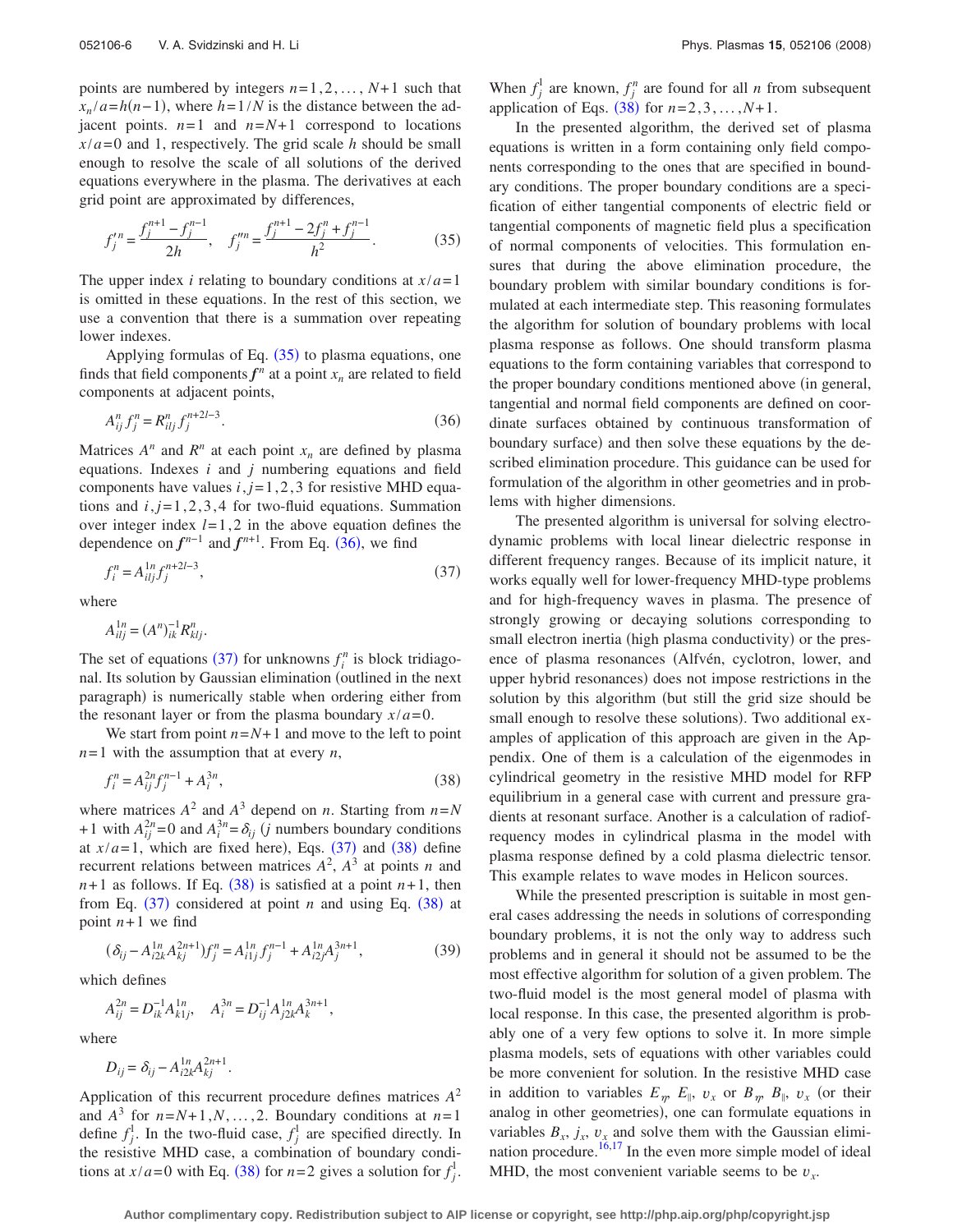<span id="page-6-0"></span>

FIG. 2. Field components of tearing mode in resistive MHD model (in arbitrary units).  $\Theta_0 = 2$ ,  $\alpha_0 = 2$ ,  $ka = 1$ , *S*  $= 10^5$ ,  $\beta_0 = 0.3$ .

### **V. TEARING EIGENMODES IN THE TWO MODELS**

In this section, we present profiles of tearing eigenmodes calculated in the resistive MHD and two-fluid models. Plasma parameters are close to typical parameters in the Madison Symmetric Torus<sup>18</sup> experiment,  $a=50$  cm,  $B_0$  $= 1.5$  kG,  $n_e = 10^{13}$  cm<sup>-3</sup>; hydrogen plasma is assumed. For these parameters,  $d_i/a = 0.14$ ,  $d_e/a = 0.0033$ , where  $d_e$  $=c/\omega_{pe}$ . Force-free equilibrium current profile is defined by Eq. ([6](#page-1-5)) with  $\Theta_0 = 2$ ,  $\alpha_0 = 2$ . In the calculations, we omit the term  $(v_e \nabla) v_e$  in Eq. ([12](#page-2-2)) for simplicity; it does not influence the results for most plasma parameters considered here.

Figure [2](#page-6-0) shows profiles of different tearing mode components in the resistive MHD model with  $ka = 1$ ,  $S = 10^5$ ,  $\beta_0$ = 0.3. The growth rate of this mode is  $\gamma \tau_A = 0.012$ . Field components are either pure real or pure imaginary; they are normalized such that  $B_x(1)=1$ . Perturbation of magnetic field is

spread over the *x* coordinate while the dominant components of electric field and plasma velocity are localized near the resonance surface  $x/a = 1$ . We use different scales in *x* coordinate for wide and localized functions. Strong perturbation of  $v_n$  near the resonance is driven by strong perturbation of  $E_x$  (due to  $E \times B$  drift). In spite of a relatively large  $\beta_0$ , the perturbation of  $v_{\parallel}$  near the resonance is relatively small. This is the effect of plane geometry. In a cylinder, perturbation of  $v_{\parallel}$  is a dominant component in velocity perturbation for similar plasma parameters. Pressure perturbation is sizable Fig.  $2(e)$  $2(e)$ ] meaning that the perturbed plasma flow is compressible.

The components of the two-fluid eigenmode have both real and imaginary parts. They are presented in Figs. [3](#page-6-1)[–5](#page-7-0) for the same  $ka$ , *S*, and  $\beta_0$ . The two-fluid growth rate is larger than the resistive MHD one,  $\gamma \tau_A = 0.023$ . The same normalization  $B_x(1)=1$  is used. Electron and ion pressure (and den-

<span id="page-6-1"></span>

FIG. 3. Field components of tearing mode in two-fluid model (in arbitrary units).  $(a)$ - $(c)$  Components of magnetic field. (d)-(f) Components of electric field.  $\Theta_0 = 2$ ,  $\alpha_0 = 2$ ,  $ka = 1$ , *S*  $= 10^5$ ,  $\beta_0 = 0.3$ .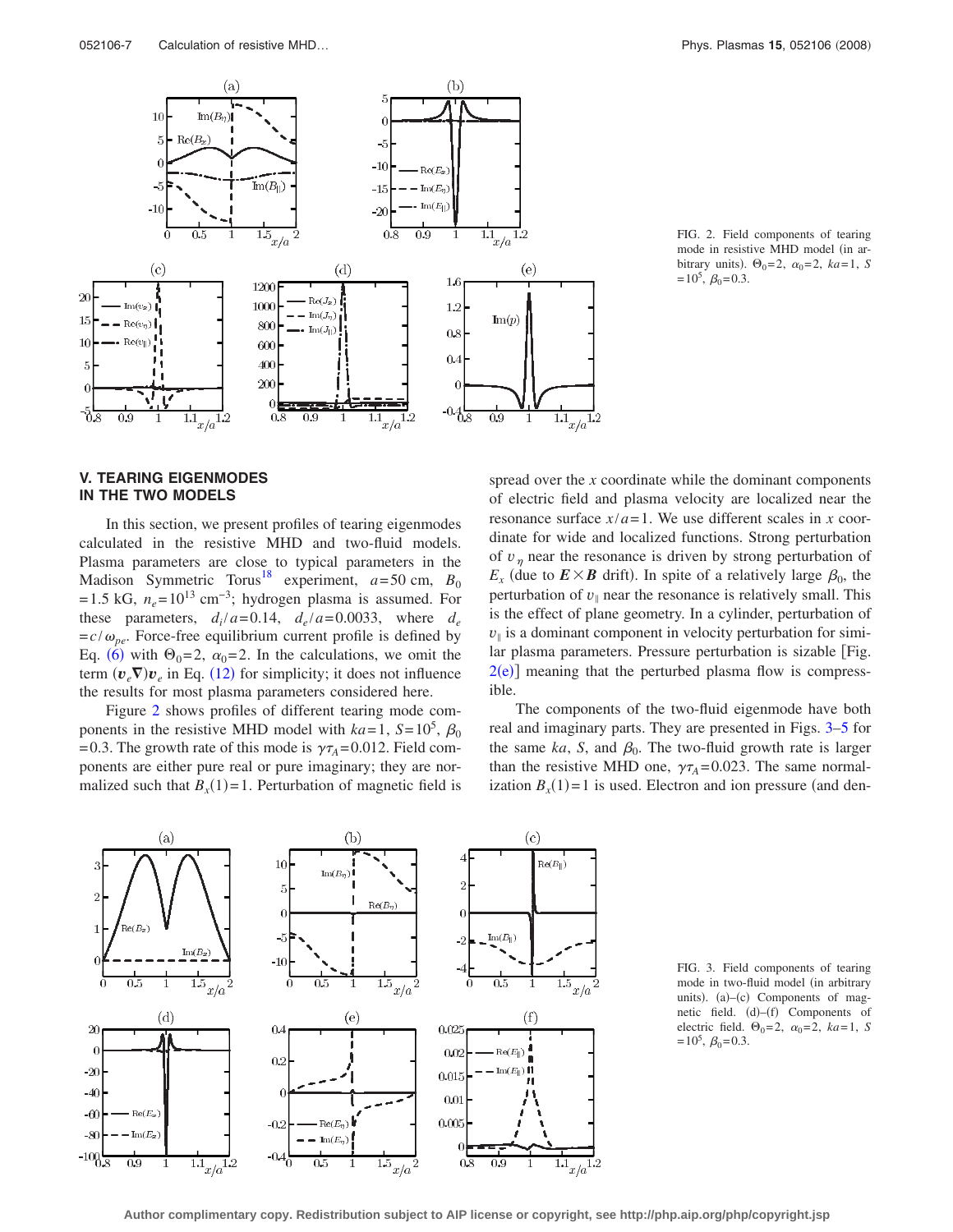

FIG. 4. Field components of tearing mode in two-fluid model (in arbitrary units). (a)–(c) Components of electron velocity. (d)-(f) Components of ion velocity. (g)–(i) Components of plasma current.  $\Theta_0 = 2$ ,  $\alpha_0 = 2$ ,  $ka = 1$ ,  $S=10^5$ ,  $\beta_0=0.3$ .

sity) perturbations [Figs.  $5(a)$  $5(a)$  and  $5(b)$ ] are almost identical such that the quasineutrality condition is well satisfied. For these plasma parameters, most of the profiles of the two-fluid eigenmode components are close to the resistive MHD profiles. In the two-fluid case, however, large perpendicular currents appear near resonance surface due to electron-ion decoupling on short scales. These currents drive magnetic field perturbations parallel to the guiding magnetic field, which are localized near the resonance. Also in this geometry in the two-fluid case  $v_{i\parallel}$  is comparable with  $v_{i\parallel}$ ; the pressure perturbation is stronger.

For the estimate of the two-fluid effects, we compare different contributions to the generalized Ohm's law. In the normalized variables, the Ohm's law is

$$
E + v \times B = \frac{1}{S}j + \frac{d_i}{a} \frac{1}{n_e} j \times B - \frac{\beta_0}{4} \frac{d_i}{a} \frac{1}{n_e} \nabla p_e - \frac{m_e}{m_i} \frac{d_i}{a} \frac{d v_e}{dt}
$$
  
=  $R + H + P + I$ , (40)

where  $v$  is the fluid velocity (center-of-mass velocity). The contributions on the right-hand side are identified as the resistive term  $\vec{R}$ , the Hall term  $\vec{H}$ , the electron pressure gradient term *P*, and the electron inertia term *I*. Components of linearized contributions due to each term near  $x/a = 1$  are calculated in Figs.  $6(a) - 6(c)$  $6(a) - 6(c)$  for the same plasma parameters. We present only dominant contributions that are either purely real or purely imaginary. The result shows that in perpendicular (to local magnetic field) projection of the Ohm's law

(directions  $e_x$  and  $e_y$ ), the Hall and electron pressure gradient terms dominate. In the parallel projection, resistive and pressure gradient terms dominate with smaller contribution from the electron inertia term while the Hall term is zero. The parallel gradient of plasma pressure drives parallel ion flow near the resonant surface. Thus two-fluid contributions due to Hall and electron pressure gradient terms are sizable for these plasma parameters and they should be accounted for in a more accurate modeling beyond resistive MHD.

We compare the two models by scanning different plasma parameters in Figs.  $7(a) - 7(c)$  $7(a) - 7(c)$ . In all presented cases, the two-fluid growth rate is larger than the growth rate in the

<span id="page-7-0"></span>

FIG. 5. Field components of tearing mode in two-fluid model (in arbitrary units). (a) Electron pressure; (b) ion pressure.  $\Theta_0 = 2$ ,  $\alpha_0 = 2$ ,  $ka = 1$ ,  $S = 10^5$ ,  $\beta_0 = 0.3$ .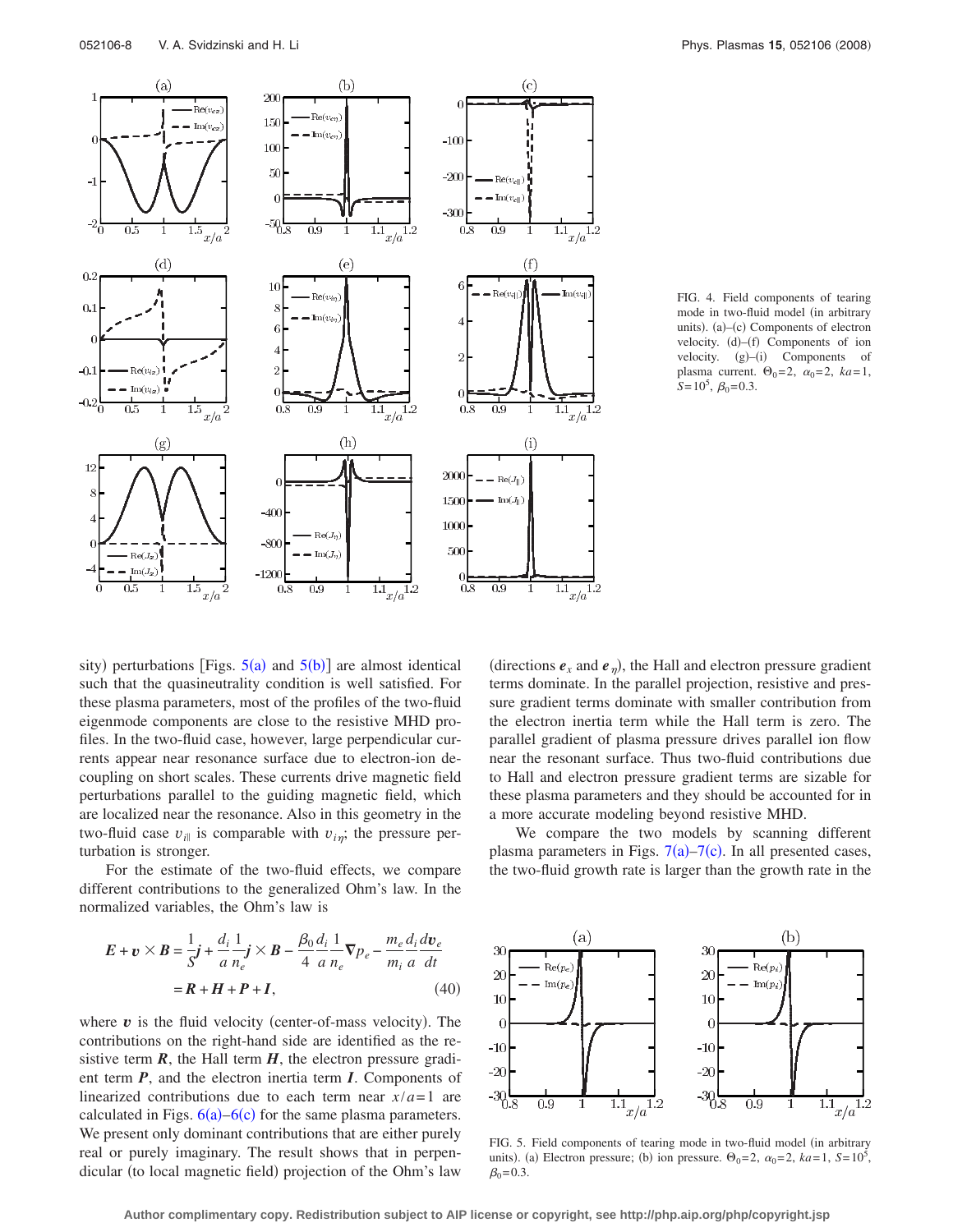<span id="page-8-0"></span>

resistive MHD model for the same plasma parameters. Figure  $7(a)$  $7(a)$  shows the dependence of  $log(\gamma \tau_A)$  versus  $log S$ (decimal logarithms) for fixed  $ka = 1$  and  $\beta_0 = 0.3$ . At large *S*, the scaling of the growth rate in the resistive MHD model is  $\gamma \tau_A \propto S^{-3/5}$ . At higher *S*, the two-fluid growth rate will eventually flatten at some value (this range of  $S$  is not presented here) corresponding to the collisionless regime when the electron inertia term is dominant. For the plasma parameters in Fig. [7](#page-8-1)(a), this transition happens around  $S \sim 10^8$ . The  $\beta_0$ dependence of the growth rate is shown in Fig. [7](#page-8-1)(b) for *ka*  $= 1$  and  $S = 10^5$ . Growth rate is independent of  $\beta_0$  in the resistive MHD model. This is the property of this particular geometry ( $\gamma \tau_A$  reduces with increasing  $\beta_0$  in a cylinder). In the two-fluid model,  $\gamma \tau_A$  increases with the increase of  $\beta_0$ reaching finite limits when  $\beta_0 \rightarrow 0$  and  $\beta_0 \rightarrow \infty$ . The two-fluid growth rate approaches that in the resistive MHD model for smaller *S* and  $\beta_0$ . Profiles of  $\gamma \tau_A$  versus *ka* for  $S = 10^5$  and

# $\beta_0$ =0.3 are shown in Fig. [7](#page-8-1)(c). Both resistive MHD and two-fluid growth rates have maxima near  $|ka| \sim 1$ . In both models,  $\gamma \tau_A = 0$  for  $ka = 0$  and  $\gamma \tau_A \rightarrow 0$  when  $|ka| \rightarrow \infty$ .

#### **VI. SUMMARY**

An algorithm for solving eigenmode problems for resistive MHD and two-fluid plasma equations is formulated. Within each model, a set of equations suitable for numerical solution is derived and the details of the algorithm of this solution are presented. The algorithm is applied for solving for tearing eigenmodes in an RFP-like plasma in plane geometry. The results of resistive MHD and two-fluid models are compared in this case showing that the two-fluid effects on tearing modes in RFPs are sizable. The algorithm is general. It is suitable for solution of boundary (eigenmode) problems for different plasma configurations.

FIG. 6. Contributions to Ohm's law from resistive, Hall, pressure gradient, and electron inertia terms. (a), (b) perpendicular projections; (c) parallel projection.

#### **ACKNOWLEDGMENTS**

This work was supported by the U.S. Department of Energy, by the National Science Foundation Center for Magnetic Self-Organization in Laboratory and Astrophysical Plasmas, and by the LDRD program at Los Alamos National Laboratory.

## **APPENDIX: OTHER APPLICATIONS OF THE ALGORITHM**

We show that the described algorithm is general. It can be applied in different geometries and in different plasma models. We consider two additional examples of application of this approach for finding eigenmodes in cylindrical geometry in resistive MHD model for RFP equilibrium and for radiofrequency waves in the model in which plasma response is defined by a cold plasma dielectric tensor. The latter is related to wave modes in Helicon sources.

We consider a general cylindrical RFP equilibrium with nonuniform current and pressure profiles. Field components are normalized similarly to the slab geometry case. The equilibrium current profile is defined by parameter  $\lambda$  such that

$$
\nabla \times \vec{B} = \lambda \vec{B} + j_{\perp}.
$$

 $j_{\perp}$  is current perpendicular to equilibrium magnetic field; it is related to the pressure gradient. We consider specific profiles

$$
\lambda(r) = 2\Theta_0[1 - (r/a)^{\alpha_0}],
$$
  

$$
p(r)/p_0 = 1 - 0.99 \exp\left[-\left(\frac{r-a}{0.35a}\right)^2\right]
$$

with  $\alpha_0 = 2$ ,  $\Theta_0 = 2$ , where *a* is the radius of the cylinder. Normalized equilibrium field components satisfy

 $\begin{bmatrix} \phantom{-} \end{bmatrix}$ 

<span id="page-8-1"></span>

FIG. 7. Comparison of two-fluid and resistive MHD growth rates. (a)  $log(\gamma \tau_A)$  vs  $log S$ ; (b)  $\gamma \tau_A$  vs.  $log \beta_0$ ; (c)  $\gamma \tau_A$  vs. *ka*.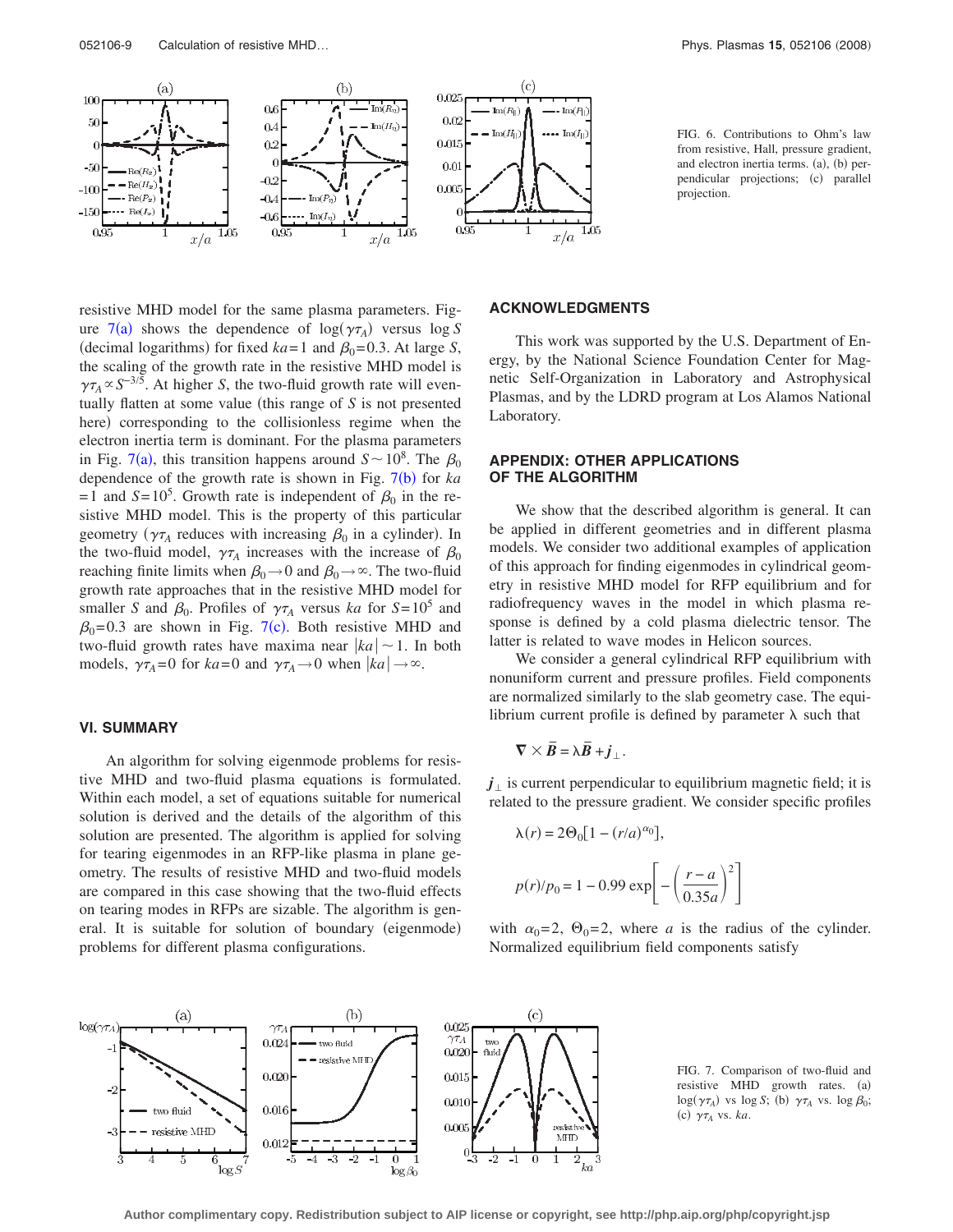<span id="page-9-0"></span>

components of the eigenmode (in arbitrary units) for  $S = 10^5$ ; (c)  $\log(\gamma \tau_A)$  vs  $\log S$ .  $\alpha_0 = 2$ ,  $\Theta_0 = 2$ ,  $\beta_0 = 0.1$ ,  $m = 1$ , *ka*=−2.33.

$$
\overline{B}'_{\theta} = -\frac{\overline{B}_{\theta}}{r} + \lambda \overline{B}_{z} - \frac{\beta_0}{2} \frac{\overline{B}_{\theta}}{\overline{B}^2} p', \quad \overline{B}'_{z} = -\lambda \overline{B}_{\theta} - \frac{\beta_0}{2} \frac{\overline{B}_{z}}{\overline{B}^2} p'
$$

with boundary conditions  $\overline{B}_{\theta}(0) = 0$ ,  $\overline{B}_{z}(0) = 1$ . Components of equilibrium magnetic field with these parameters and with  $\beta_0 = 0.1$  are shown in Fig. [8](#page-9-0)(a).

Resistive MHD equations in cylindrical coordinates are linearized about this equilibrium and equations for  $B_n$ ,  $B_{\parallel}$ , and  $v_r$  are found in a similar way as in the slab geometry. These equations are Fourier analyzed to find solutions exp−*i t*+*im*+*ikz*-. We consider the core resonant mode with *m*= 1 and *ka*=−2.33. The resonance surface of this mode is located at  $r/a = 0.3$ . In the considered example, current and pressure gradients are nonzero at the resonance surface. We apply the same algorithm for solving the eigenvalue problem. The difference with the slab geometry is that plasma equations are now in cylindrical coordinates and the boundary conditions at  $r=0$  for the  $m=1$  mode are  $B'_n=0$ ,  $B_{\parallel}=0, v'_r=0.$ 

Magnetic field components of this mode are presented in Fig.  $8(b)$  $8(b)$  for  $S = 10^5$ . The dependence of the growth rate versus the Lundquist number *S* is shown in Fig.  $8(c)$  $8(c)$ . At large *S*, the growth rate scales as  $S^{-1/3}$ , which is the scaling of the resistive interchange mode.<sup>7</sup> In this example, calculation at large *S* is limited by the requirement that the grid size must be small enough to resolve the scale of the most rapidly changing solutions of plasma equations.

In a second example, we consider eigenmodes in cylindrical plasma for radiofrequency waves that are relevant to modes in Helicon sources. Plasma with a nonuniform radial density profile is placed in a uniform axial magnetic field. We assume that plasma is uniform in poloidal and axial directions and that its response is defined by a cold plasma dielectric tensor<sup>19</sup>

$$
\boldsymbol{\varepsilon} = \begin{pmatrix} \varepsilon_{\perp} & ig & 0 \\ -ig & \varepsilon_{\perp} & 0 \\ 0 & 0 & \varepsilon_{\parallel} \end{pmatrix},
$$

where

$$
\varepsilon_{\perp} = 1 - \frac{\omega_{pe}^2}{\omega^2 - \omega_{ce}^2} - \frac{\omega_{pi}^2}{\omega^2 - \omega_{ci}^2},
$$

$$
g = \frac{\omega_{pe}^2 \omega_{ce}}{\omega(\omega^2 - \omega_{ce}^2)} - \frac{\omega_{pi}^2 \omega_{ci}}{\omega(\omega^2 - \omega_{ci}^2)},
$$

$$
\varepsilon_{\parallel} = 1 - \frac{\omega_{pe}^2}{\omega^2} - \frac{\omega_{pi}^2}{\omega^2}.
$$

Maxwell's equations

$$
\nabla \times E = i \lambda B, \quad \nabla \times B = -i \lambda \varepsilon E,
$$

where  $\lambda = \omega a/c$  and length is in units of *a*, are transformed to cylindrical coordinates and Fourier analyzed. Magnetic field is eliminated from these equations. The resulting equations for components of electric field are

$$
\left(\frac{m^2}{r^2} + k^2 - \lambda^2 \varepsilon_\perp\right) E_r + \frac{im}{r} E'_\theta + i \left(\frac{m}{r^2} - \lambda^2 g\right) E_\theta + ikE'_z = 0,
$$

<span id="page-9-1"></span>

FIG. 9. (a)  $\omega/\omega_{ce}$  vs *ka* for first three radial wave numbers; (b) magnetic field components of the eigenmode (in arbitrary units) for  $n_r = 2$ ,  $ka = 1$ .